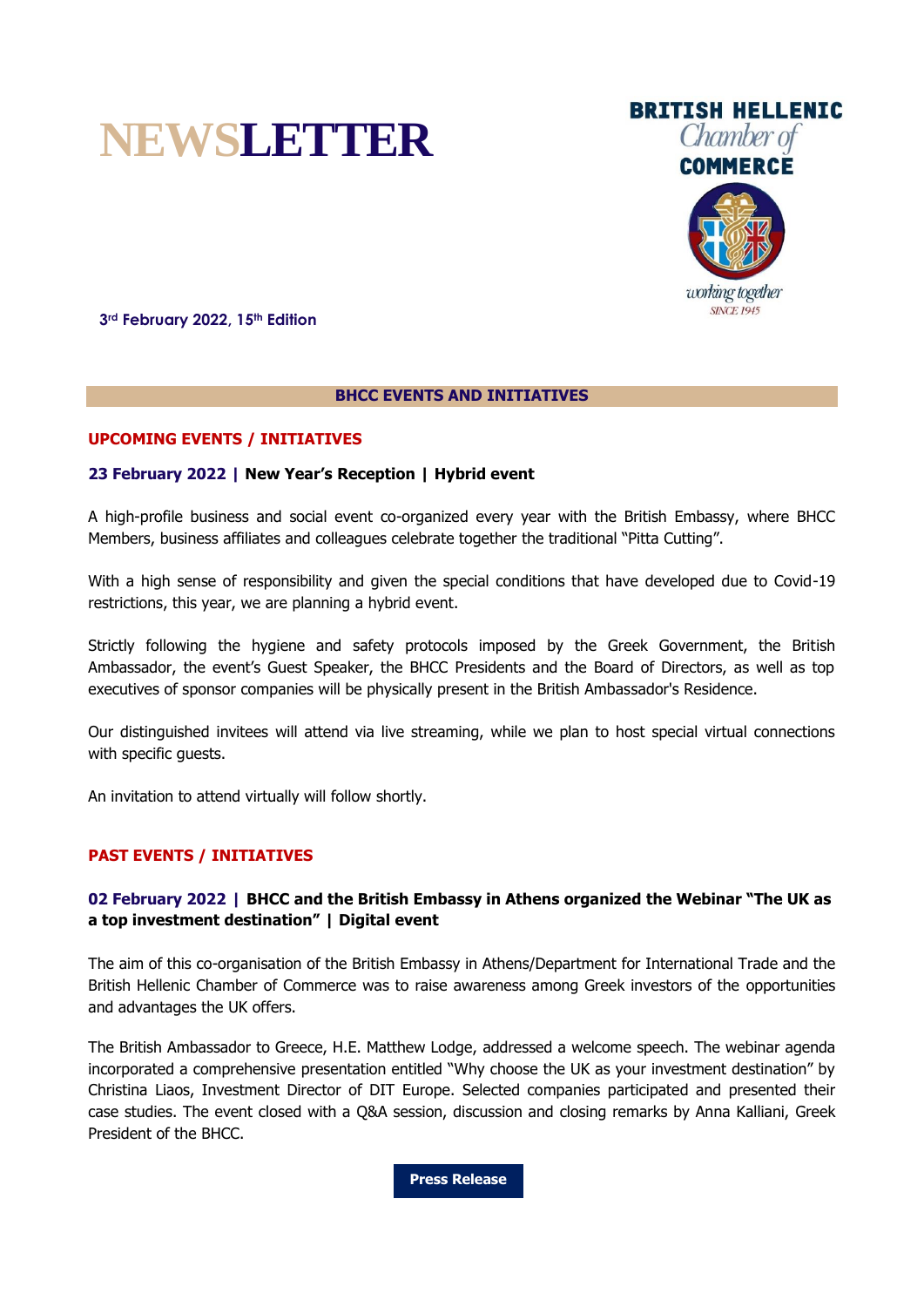### **TRADE FAIRS**

# **The British Hellenic Chamber of Commerce, in cooperation with Reco Exports, will participate in the following Trade Fairs in the UK.**

### **03-04 April 2022 | Natural & Organic Products Europe, London ExCel**

Natural & Organic Products Europe is your one-stop-shop for eco-friendly, sustainable, natural, organic and free from food, drink, beauty, self-care and well-being products.

### **25-27 April 2022 | Food & Drink Expo, NEC Birmingham**

The UK Food & Drink Shows are an opportunity to bring together the grocery, specialist retail, wholesale and foodservice sectors all under one roof. The NEC Birmingham will be the focal point, where between 25 - 27 April 2022 Food & Drink Expo will run alongside National Convenience Show, Farm Shop & Deli Show and The Forecourt Show.

#### **16-18 May 2022 | London Wine Fair**

The show will feature outstanding tastings, unmissable industry sessions, meetings with winemakers and importers, networking opportunities and more, all back for one big wine trade reunion. This will be combined with online and digital experiences building on the hugely successful digital show.

More details on each Trade Fair and the opportunities/alternative ways to participate will be communicated in due course.

# **BHCC MEMBERS' SECTION**

# **ENERGEAN |** PRESS RELEASE



# **Ξεκινά στα τέλη Μαρτίου η πλωτή μονάδα της Energean για Ισραήλ**

Το "**Energean Power**" αποτελεί μέρος της ύψους 1,7 δισεκ. δολαρίων ανάπτυξης του κοιτάσματος Karish στην θάλασσα του Ισραήλ. Κατά τη διάρκεια της τοποθέτησης του εξοπλισμού του (έξαλα) στη Σιγκαπούρη έχουν εργαστεί ακόμη και πάνω από 1.500 εργαζόμενοι την ημέρα, ενώ το συγκεκριμένο project έχει βραβευθεί τόσο το 2020 όσο και το 2021 για θέματα Υγείας, Ασφάλειας και Περιβάλλοντος.

**[Read more](https://www.energean.com/media/5126/20220126-%CE%B5%CE%BD%CE%B7%CE%BC%CE%B5%CF%81%CF%89%CF%84%CE%B9%CE%BA%CF%8C-%CF%83%CE%B7%CE%BC%CE%B5%CE%AF%CF%89%CE%BC%CE%B1-energean-power-fpso.pdf)**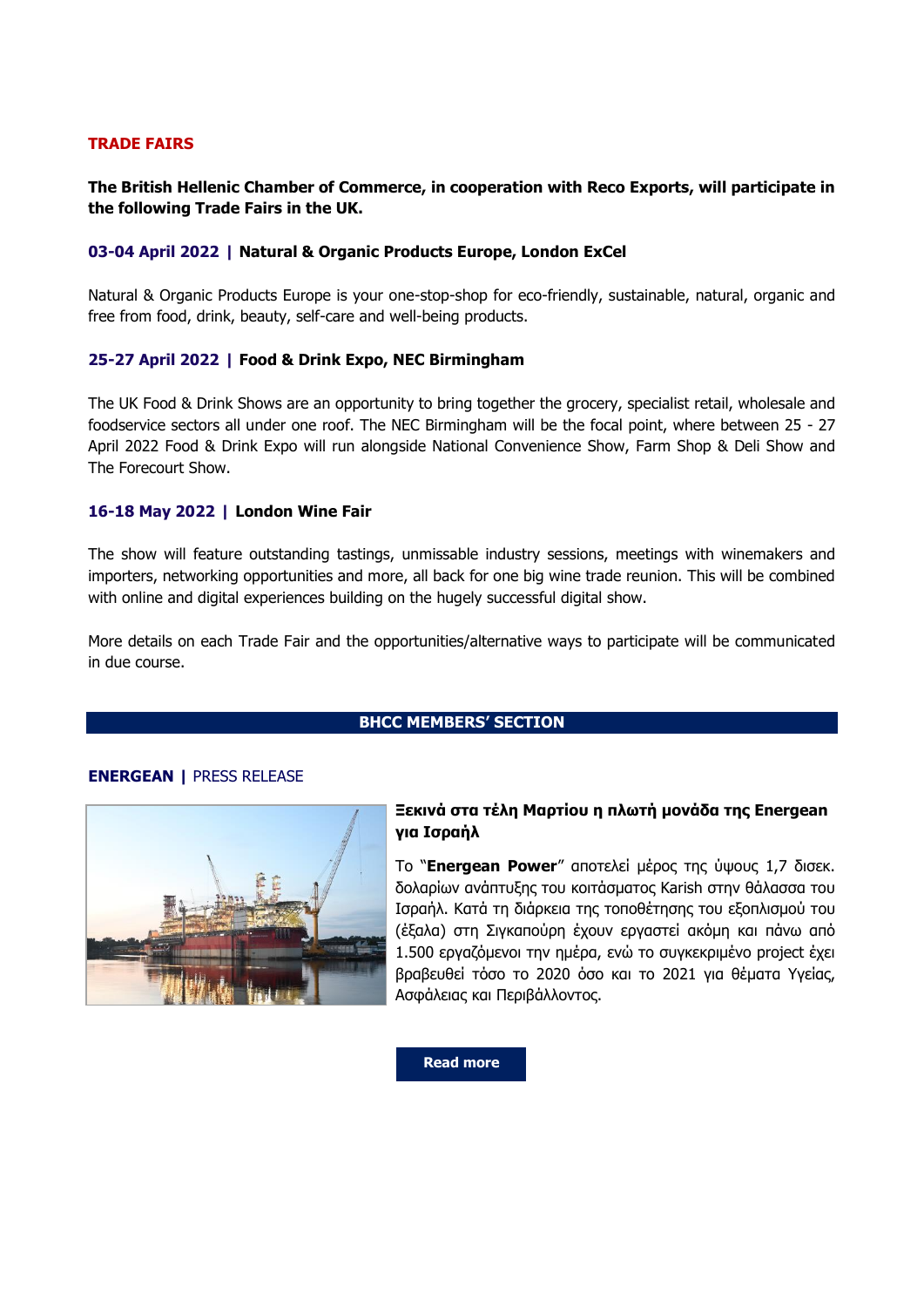

# **SARACAKIS GROUP OF COMPANIES |** PRESS RELEASE

**Ο Όμιλος Επιχειρήσεων Σαρακάκη διέθεσε 100 κιλά τρόφιμα στο Κέντρο Αγάπης Ελευσίνας**

**Ο Όμιλος Επιχειρήσεων Σαρακάκη και οι άνθρωποί του**, με αίσθημα αλληλεγγύης και με γνώμονα την υποστήριξη και την παροχή κάθε δυνατής βοήθειας σε ευάλωτες κοινωνικές ομάδες, **συνέλεξαν** κατά την γιορτινή περίοδο των Χριστουγέννων, **100 κιλά τρόφιμα** τα οποία διατέθηκαν στο **μη κερδοσκοπικό σωματείο "Κέντρο Αγάπης Ελευσίνας", γνωστό και ως "Φιλική Φωλιά", καλύπτοντας έτσι ένα μεγάλο μέρος της ανάγκης που είχε δημιουργηθεί.**

### **[Read more](https://mcusercontent.com/98e56585fe03b26122e60752c/files/026316c9-16a4-9e00-2d18-7f93f69d8fd1/Ο_Όμιλος_Επιχειρήσεων_Σαρακάκη_διέθεσε_100_κιλά_τρόφιμα_στο_Κέντρο_Αγάπης_Ελευσίνας.pdf)**

### **INTRODUCING OUR NEW MEMBERS**

Welcoming our new Members, who have joined the Chamber within January 2022:

- STANDARD CLUB MANAGEMENT (EUROPE) LIMITED,<https://www.standard-club.com/>
- BERY MARITIME INC, http://bhcc.qr/business-index/bery-maritime-inc

#### **UK GOVERNMENT - DEPARTMENT FOR INTERNATIONAL TRADE**

#### **25 January 2022**

**The Department for International Trade (DIT) has published a new dashboard of UK trade performance over the past year which will be updated monthly.**

**[Read more](https://www.gov.uk/government/statistics/uk-trade-in-numbers/uk-trade-in-numbers-web-version)**

# **BREXIT NEWS & UPDATES**

### **UK GOVERNMENT - BREXIT UPDATES**

#### **31 January 2022**

### **Prime Minister pledges Brexit Freedoms Bill to cut EU red tape**

A new 'Brexit Freedoms' Bill will be brought forward by Prime Minister Boris Johnson, to mark the two-year anniversary of Getting Brexit Done.

**[Read more](https://www.gov.uk/government/news/prime-minister-pledges-brexit-freedoms-bill-to-cut-eu-red-tape)**

#### **26 January 2022**

### **Citizens' Rights Specialised Committee meeting, 24 January 2022: joint statement**

The UK government and European Commission gave a joint statement following the ninth meeting of the Specialised Committee on Citizens' Rights.

**[Read more](https://www.gov.uk/government/news/citizens-rights-specialised-committee-meeting-24-january-2022-joint-statement)**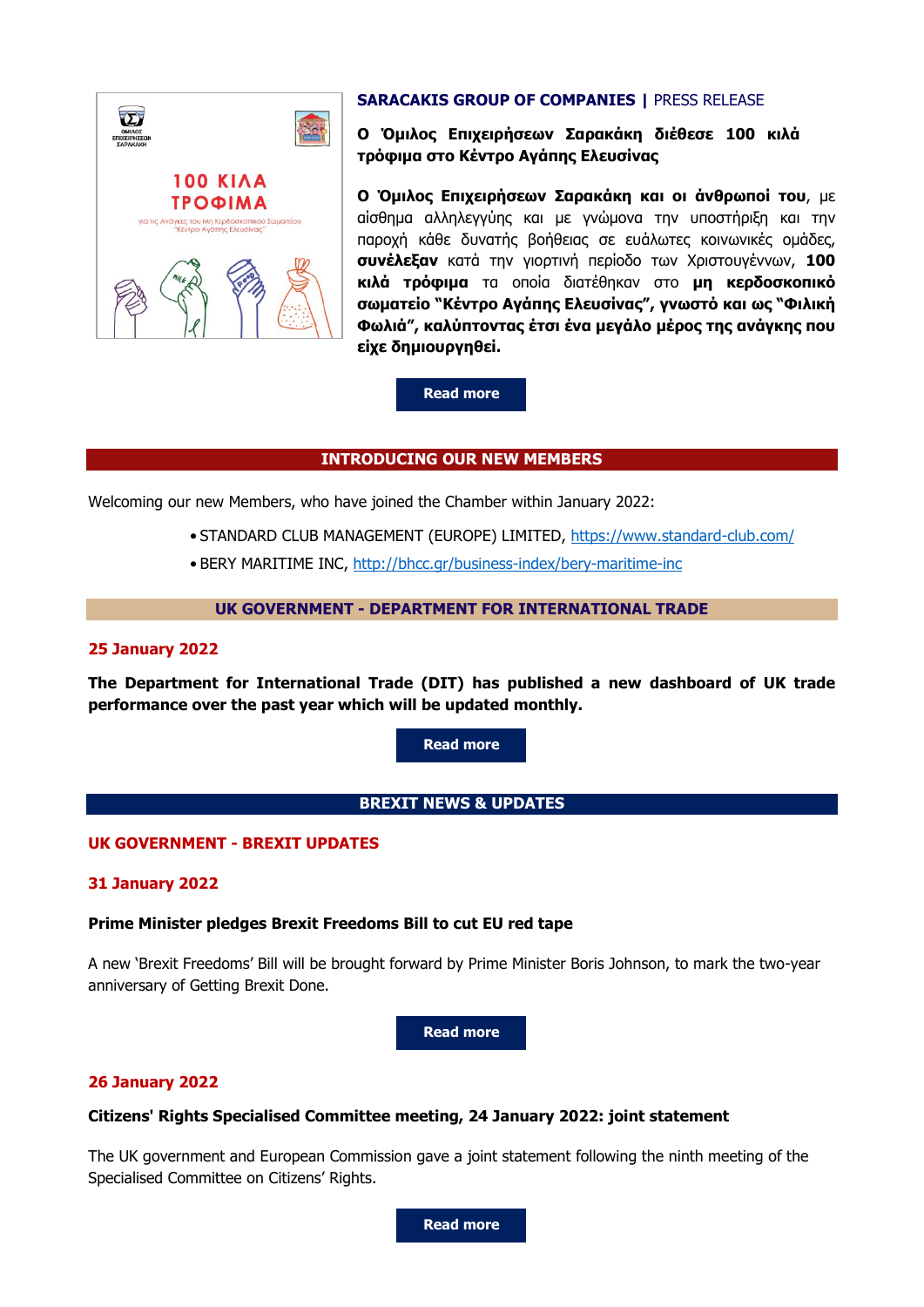# **Residence rights implementation of the Withdrawal Agreement, Part 2 (Citizens' Rights): sixth joint report, January 2022**

The sixth joint report by the Specialised Committee on Citizens' Rights outlines how the UK and EU countries are implementing residence rights.



# **24 January 2022**



# **Northern Ireland Protocol and UK-EU relations: UK and EU joint statement**

Foreign Secretary Liz Truss and European Commission Vice-President Maroš Šefčovič held talks on the Northern Ireland Protocol and UK-EU relations.

**[Read](https://www.gov.uk/government/news/northern-ireland-protocol-and-uk-eu-relations-uk-and-eu-joint-statement-24-january) More**

# **20 January 2022**

# **The Northern Ireland Protocol must be changed to protect the hard-won peace here: article by Liz Truss**

The Foreign Secretary writes in the Belfast Telegraph about her priorities at the start of technical talks with the European Union on the Northern Ireland Protocol.

**[Read more](https://www.gov.uk/government/speeches/the-northern-ireland-protocol-must-be-changed-to-protect-the-hard-won-peace-here-article-by-liz-truss)**

#### **14 January 2022**

# **Goods leaving Great Britain from 1 January 2022 at ports using GVMS (CIP 1)**

HMRC's policy on customs controls for exporters from 1 January 2022 in Great Britain.

**[Read more](https://www.gov.uk/government/publications/goods-leaving-great-britain-from-1-january-2022-at-ports-using-gvms-cip-1)**

### **31 December 2021**

#### **Prime Minister Boris Johnson pledges to build on Brexit achievements in 2022**

PM: The Government will go "further and faster" to maximise the opportunities of Brexit.

**[Read more](https://www.gov.uk/government/news/prime-minister-pledges-to-build-on-brexit-achievements-in-2022)**

# **EUROPEAN COMMISSION**

#### **26 January 2022**

**Sixth joint report on the implementation of residence rights under part two of the Withdrawal Agreement**

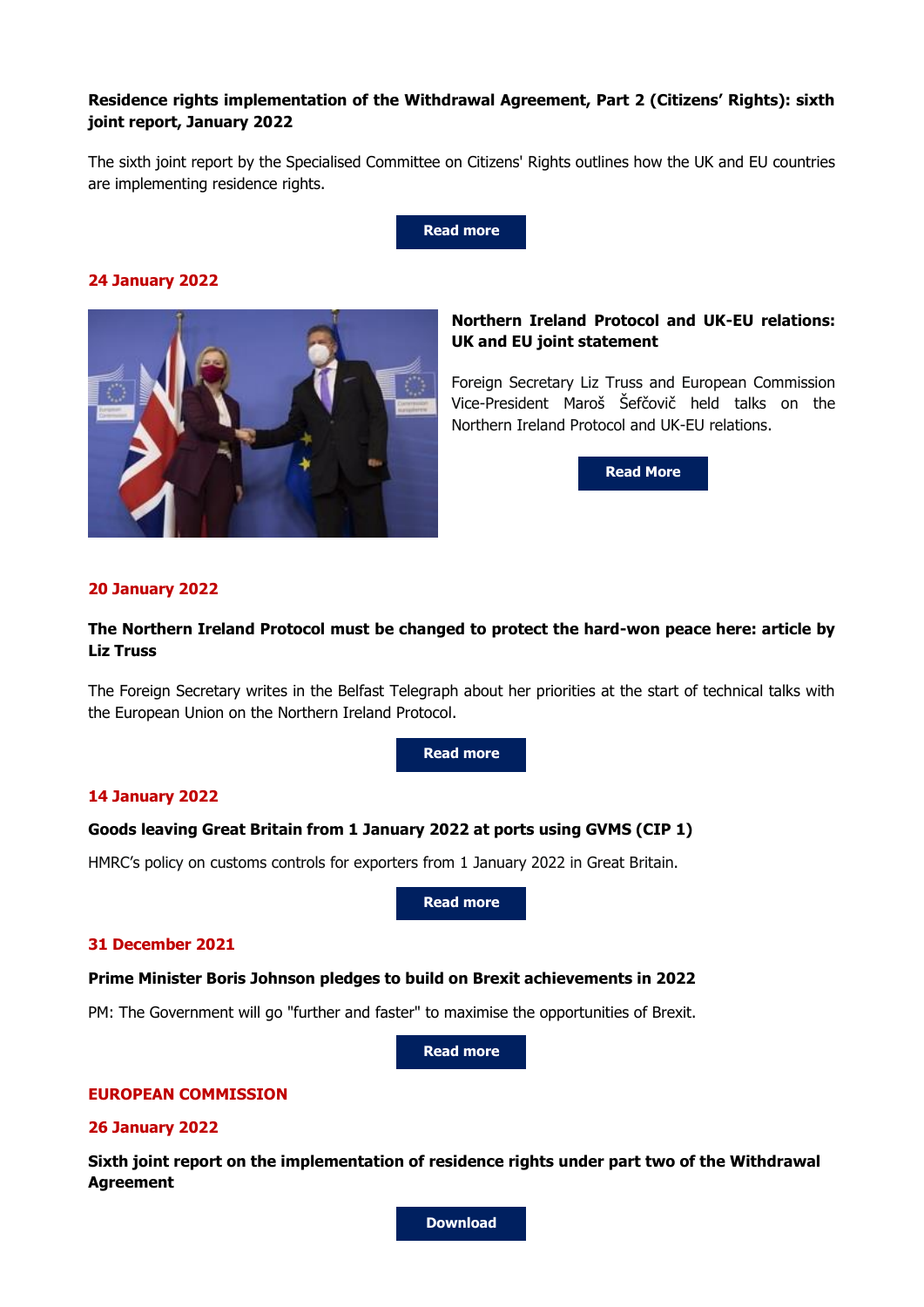**For more information on Brexit developments please visit** [https://www.gov.uk/transition,](https://www.gov.uk/transition) [https://ec.europa.eu/info/relations-united-kingdom\\_en](https://ec.europa.eu/info/relations-united-kingdom_en) and <https://brexit.gov.gr/>

# **UK GOVERNMENT AND BRITISH CHAMBERS OF COMMERCE (BCC) NEWS & UPDATES**

#### **UK GOVERNMENT NEWS & UPDATES**

#### **25 January 2022**

# **First ever Government Cyber Security Strategy to step up Britain's defence and resilience**

Britain's public services will be strengthened to further protect them from the risk of being shut down by hostile cyber threats, Chancellor of the Duchy of Lancaster Steve Barclay said.

**Read [more](https://www.gov.uk/government/news/first-ever-government-cyber-security-strategy-to-step-up-britains-defence-and-resilience--2)**

#### **20 January 2022**

#### **Government backs UK entrepreneurs with tech support and software to help them grow**

Help to Grow: Digital scheme launches to support small businesses with discounted software and free advice.

**[Read more](https://www.gov.uk/government/news/government-backs-uk-entrepreneurs-with-tech-support-and-software-to-help-them-grow)**

# **BRITISH CHAMBERS OF COMMERCE (BCC) NEWS & UPDATES**

#### **31 January 2022**

### **BCC says more must be done to improve UK-EU trade**

On the second anniversary of Brexit, and with huge lorry queues being reported at Dover last week, the BCC is calling for urgent action to improve trade with Europe.

**[Read more](https://www.britishchambers.org.uk/news/2022/01/bcc-says-more-must-be-done-to-improve-uk-eu-trade)**

### **20 January 2022**



# **New BCC Trade Manifesto**

BCC [launched](https://response.gv-c.com/Mail/Click/224?a=7822B60F85429BF44A1E1DB3911B2F7E&r=AC7C62C1E14A5A7A695B46D5A280995C&v=) the BCC Trade Manifesto and updated [Trade Hub.](https://response.gv-c.com/Mail/Click/224?a=E4E665DE9DDD1F368CEE40C35D276194&r=AC7C62C1E14A5A7A695B46D5A280995C&v=)

**New generation of exporters needed to power economic growth.**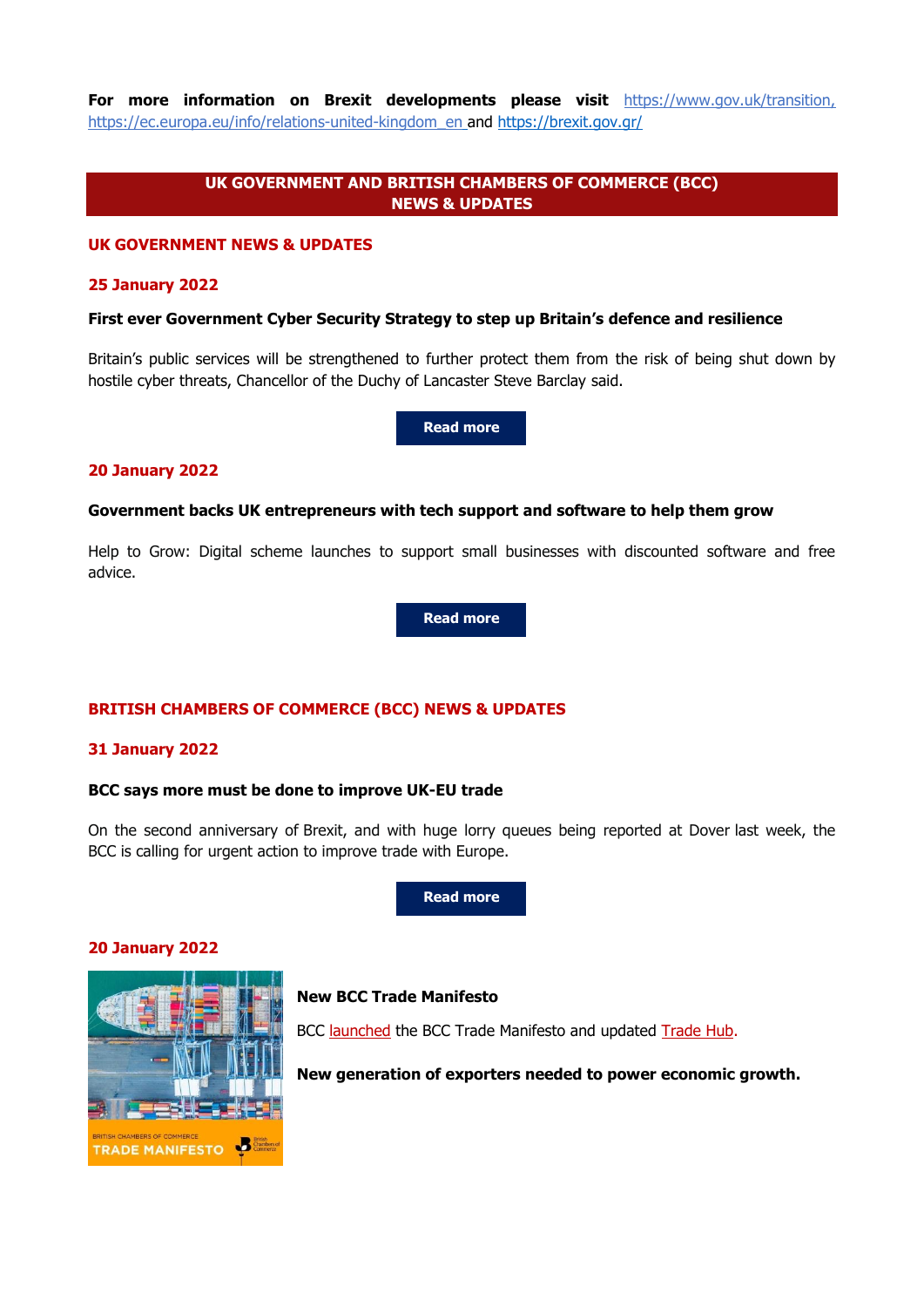# **ONS (Office for National Statistics) trade data for November 2021**

ONS trade data for November 2021 showed a modest rebound in EU goods imports to the UK while export performance remained as flat as it had for the previous six months. The BCC issued [comments on the](https://response.gv-c.com/Mail/Click/224?a=AC381B480612D48D23BB8755A5A4EC0A&r=AC7C62C1E14A5A7A695B46D5A280995C&v=)  [November trade data.](https://response.gv-c.com/Mail/Click/224?a=AC381B480612D48D23BB8755A5A4EC0A&r=AC7C62C1E14A5A7A695B46D5A280995C&v=)

### **New Scale Up Visa**

Scale-up business can soon apply to become a Home Office registered scale-up sponsor and use the new Scale Up visa to attract overseas talent as a faster alternative to the Skilled Worker visa.

The sponsorship responsibilities end after 6 months and there is no requirement to pay the Immigration Skills Charge requirement. The worker requires 70 points under the Points Based Immigration System (PBS), to be skilled to Regulated Qualifications Framework (RQF) level 6 and receive a minimum salary of £33k or the going rate.

# **13 January 2022**

### **Delays at the EU-GB borders**

Delays at the EU-GB borders continue following the first phase introduction of the inbound GB border and customs controls. The picture is that these are improving compared with the start of 2022.





- **Tuesday 15 February**
- **15:00 - 16:00 (UK time)**
- **Open to all**

A year after the impact of Brexit was first felt by businesses that import and export goods, we assess the current state of play.

This session will provide some hard data from our latest International Trade Survey, some reflections on how businesses have had to adapt to a whole new set of border controls and a look forward at a new era for UK Trade Deals and what they could mean for businesses in Great Britain.

You may register [here.](https://response.gv-c.com/Mail/Click/224?a=E89098CF36ADDA916660DDCA0C595FF9&r=AC7C62C1E14A5A7A695B46D5A280995C&v=)